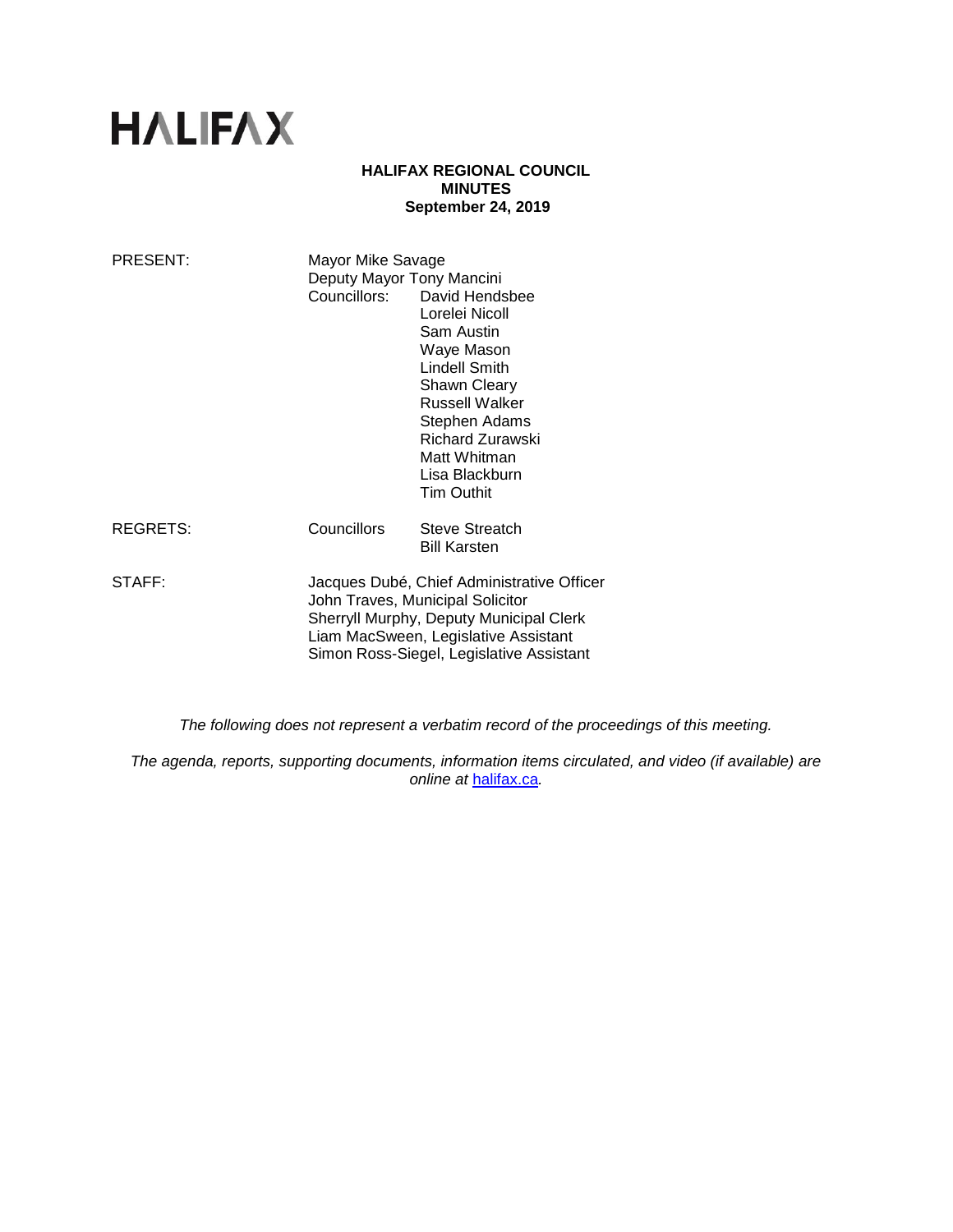*The meeting was called to order at 1:30 p.m. and recessed at 3:00 p.m. Council reconvened at 3:20 p.m. Council moved into an In Camera (In Private) session at 3:42 p.m. and reconvened at 5:03 p.m. Council recessed at 5:32 p.m. and reconvened at 6:00 p.m. Council adjourned at 7:15 p.m.*

# **1. CALL TO ORDER**

The Mayor called the meeting to order at 1:30 p.m. and Council stood for a moment of reflection.

# **2. SPECIAL COMMUNITY ANNOUNCEMENTS & ACKNOWLEDGEMENTS**

Councillors noted a number of special community announcements and acknowledgements.

# **3. APPROVAL OF MINUTES – NONE**

# **4. APPROVAL OF THE ORDER OF BUSINESS AND APPROVAL OF ADDITIONS AND DELETIONS**

Additions:

# 17. IN CAMERA (IN PRIVATE)

- 17.3 Intergovernmental Relations Private and Confidential Report
- 18.1 Councillor Hendsbee Wood debris pick-up service
- 18.2 Councillor Mason Revision of taxi appeals process
- 18.3 Councillor Appointment Board of Police Commissioners
- 18.4 WE Day Atlantic Canada 2019

## **Information Items:**

- 8. Proclamation Dignified Living Month September 2019
- 9. Proclamation Older Persons Day October 1, 2019

MOVED by Councillor Nicoll, seconded by Councillor Mason

**THAT the agenda be approved as amended.** 

# **MOTION PUT AND PASSED.**

# **5. CONSENT AGENDA**

MOVED by Councillor Cleary, seconded by Councillor Nicoll

**THAT Halifax Regional Council approve agenda item 15.2.1.** 

# **MOTION PUT AND PASSED UNANIMOUSLY.**

Not present: Councillors Streatch, Karsten, Walker

# **6. BUSINESS ARISING OUT OF THE MINUTES – NONE**

**7. CALL FOR DECLARATION OF CONFLICT OF INTERESTS – NONE**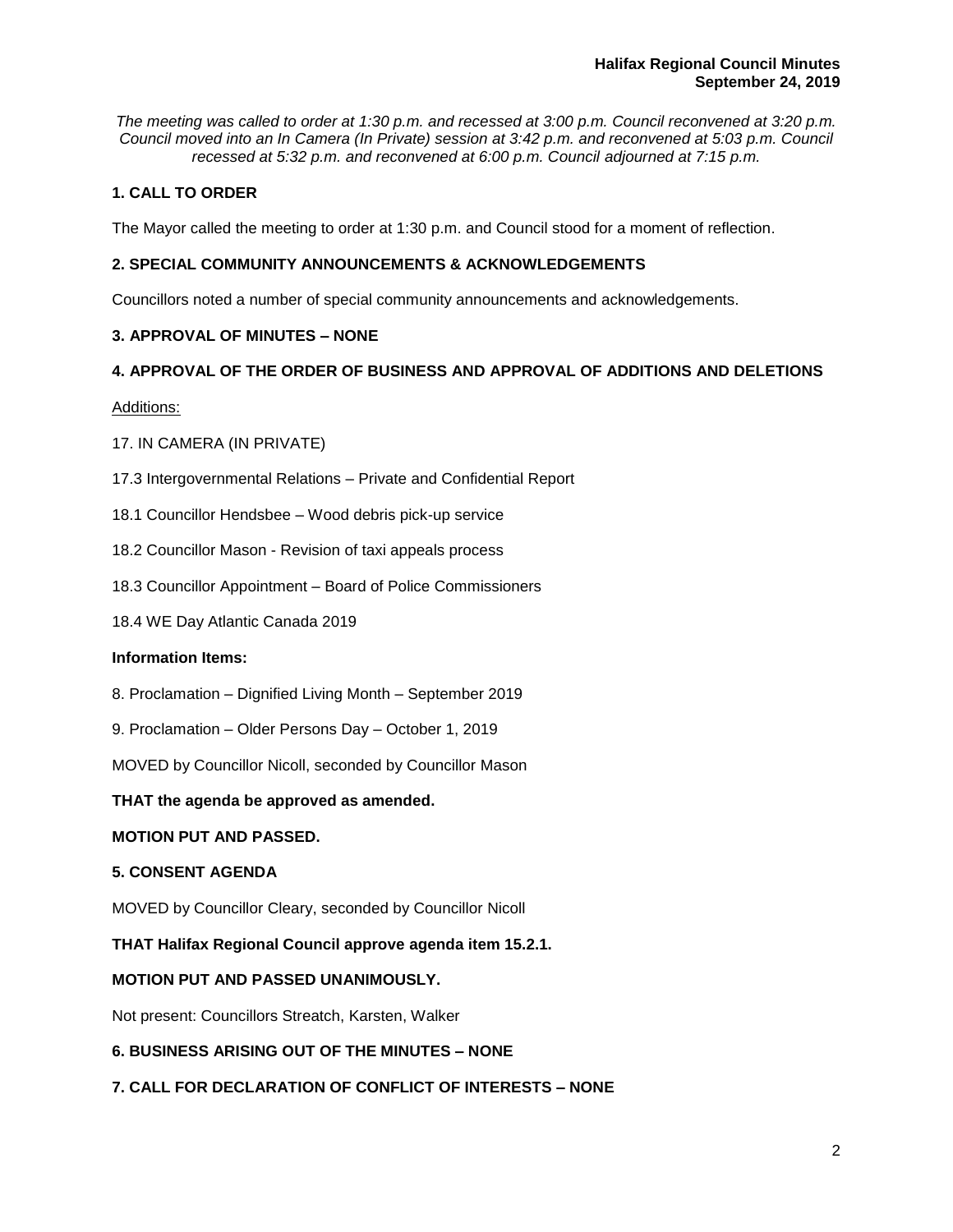# **8. MOTIONS OF RECONSIDERATION – NONE**

## **9. MOTIONS OF RESCISSION – NONE**

# **10. CONSIDERATION OF DEFERRED BUSINESS – NONE**

## **11. NOTICES OF TABLED MATTERS – NONE**

## **12. PUBLIC HEARINGS**

## **12.1 Case 21956 - Amendment to the Regional Municipal Planning Strategy related to the Halifax Green Network Plan**

The following was before Council:

- A staff recommendation report dated June 11, 2019
- An extract of Regional Council Minutes from August 13, 2019
- Correspondence from Paul MacKinnon, Karen McKendry, Mike Crosby, Walter Regan, Wendy McDonald, Paul Berry, Mary Ellen Donovan, Dale Smith, Janet Barlow, Karen Robinson, Donna Sullivan, Robin Whyte, Richmond Campbell, Edward Glover, Bruce Sarty, Peter Lund, William Gard, Kathleen Hall, and Charles Cron
- A staff presentation

Ben Sivak, Major Projects Planner, gave an overview of the Green Network Plan and proposed amendments to the plan. The proposed amendments are intended in part to recognize staff has collected and incorporated new information into the plan related to animal wildlife corridors ensuring ecological connections are maintained. In reply to questions from Councillors, staff confirmed that under the current policy, open space areas are intended to be maintained by private ownership and taxed accordingly though there may be future opportunities for these to be considered as parkland. Responding to questions regarding opportunities to reassess private road restrictions, staff replied that under the current policy, private roads are currently only permitted as "shared private driveways". Under the Green Network Plan, if it is of interest, to encourage development in specific areas under the plan staff may consider further "shared private driveways" as a possible inducement.

Mayor Savage reviewed the rules of procedure for public hearings and opened the public hearing for anyone wishing to speak on the matter.

**Walter Regan**, a resident of District 14 and volunteer with the Sackville River Association, spoke in favour of the amendment and staff's recommendation. The speaker stated that it is important to support conservation by recognizing wildlife corridors and ecological connectivity in considering future development. To avoid potential conflicts in the near-term, the speaker recommends adopting the refined strategic actions identified by staff.

**David Patriquin**, a resident of HRM, spoke in favour of the amendment. The speaker stated that they have documented several areas in the municipality for conservation and worked with the Sandy-Lake Coalition toward protecting wildlife corridors and watercourses.The speaker highlighted important areas to preserve ecological connectivity and noted that even fragmented segments are valuable to wildlife. The speaker also added that ecological conservation relates to carbon sequestration and way of life of future residents to ensure protection of existing and future greenspaces. The speaker added that the current Green Network Plan relies too heavily on western connections and advocated for further protections for lands in the Sandy Lake area.

**Karen Robinson**, a resident of HRM and a member of the Sandy Lake Coalition, spoke in support of the amendment. The speaker stated that action is needed globally and locally to protect the environment, and it is essential to protect the important corridors in map 5 in order to protect biodiversity and to fulfill the goals of the Green Network Plan. The speaker stated that some development has already been previously approved in some areas within the Green Network, including near the Sackville River.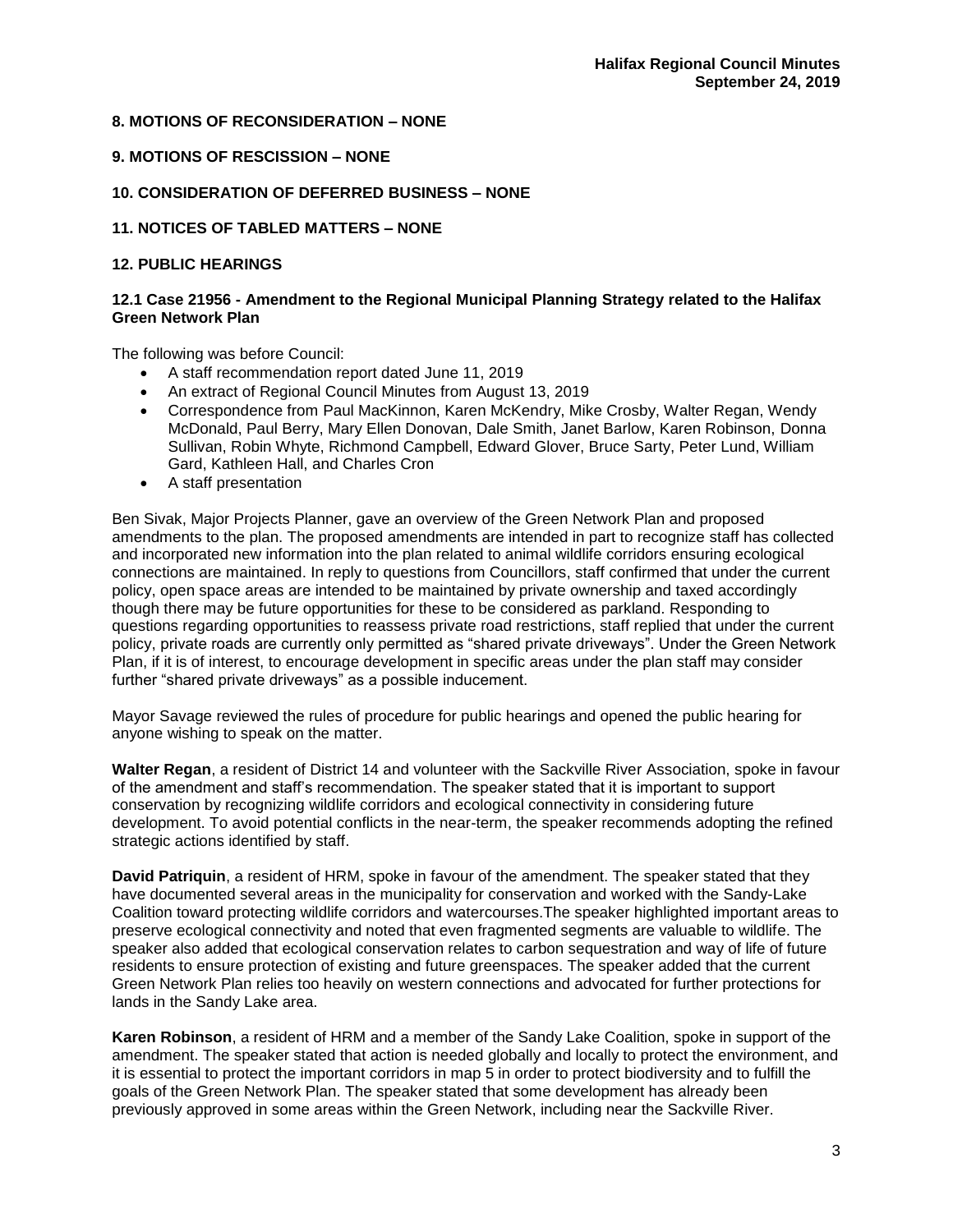Furthermore, Sandy Lake is a large watershed in that area which links with the Blue Mountain Birch Cove lands and establishes a wildlife corridor. Together, these areas protect the richness of the Chebucto Peninsula which might otherwise be cut-off from the mainland. As a young adult, the speaker studied biology and ecology at Acadia University and entered a related human ecology field working with people regarding the toxicity of building supplies. In this work, the speaker had the opportunity to see the province of Nova Scotia become a national leader in the protection the natural landscape. The speaker stated that it remains important to seek to become a national and international leader as a municipality and to recognize that lone-term efforts pay off.

**Kathleen Hall**, a resident of Halifax near Purcell's Cove Road, and an executive of the Williams Cove Road and Our HRM Alliance, spoke in favour of the amendment. Advocacy groups welcomed the passing of the Green Network Plan last year. Members look forward to moving ahead and seeing what emerges during the next regional plan review. The speaker recommended adding a citizen member to the committee for the review of the regional plan.

Mayor Savage called three times for any other members of the public wishing to speak on the matter, there were none present.

MOVED by Councillor Nicoll, seconded by Councillor Mason

## **THAT the public hearing be closed.**

## **MOTION PUT AND PASSED.**

MOVED by Councillor Cleary, seconded by Councillor Blackburn

**THAT Halifax Regional Council adopt the proposed amendment to the Regional Municipal Planning Strategy, as set out in Attachment A of the staff report dated June 11, 2019, to add a reference to the Halifax Green Network Plan within the conservation design development agreement policy criteria**

## **MOTION PUT AND PASSED UNANIMOUSLY.**

Not present: Councillors Streatch, Karsten, Zurawski

#### **12.2 Case 21937 - Regional Municipal Planning Strategy Amendment to enable amendments to the Existing Development Agreement for Seven Lakes Development, Porters Lake and Non-Substantive Amendments to existing Conservation Design Development Agreements**

The following was before Council:

- A report from Harbour East-Marine Drive Community Council dated July 30, 2019 with attached revised staff recommendation report dated June 19, 2019
- An extract of Minutes Regional Council August 13, 2019
- A staff presentation
- An applicant presentation

Maria Jacobs, Planner II, gave an overview of the proposed amendments for Case 21937. The rationale for the proposed policy amendments is to distinguish between substantive and non-substantive amendments relating to the seven lakes development and to allow non-substantive amendments to proceed to Community Council. Staff noted several corrections in the staff report including:

- On page 3, the text should read one unit per "acre" and not per "hectare";
- On page 2 in the Table under the Background section, the PIDS listed should be as follows: 40717621, 41393976, 41393984, 40182073, 41323817, 41396110, and 41409814; and
- 41377177 is not included in the development agreement, and Maps 1 and 2 should reflect this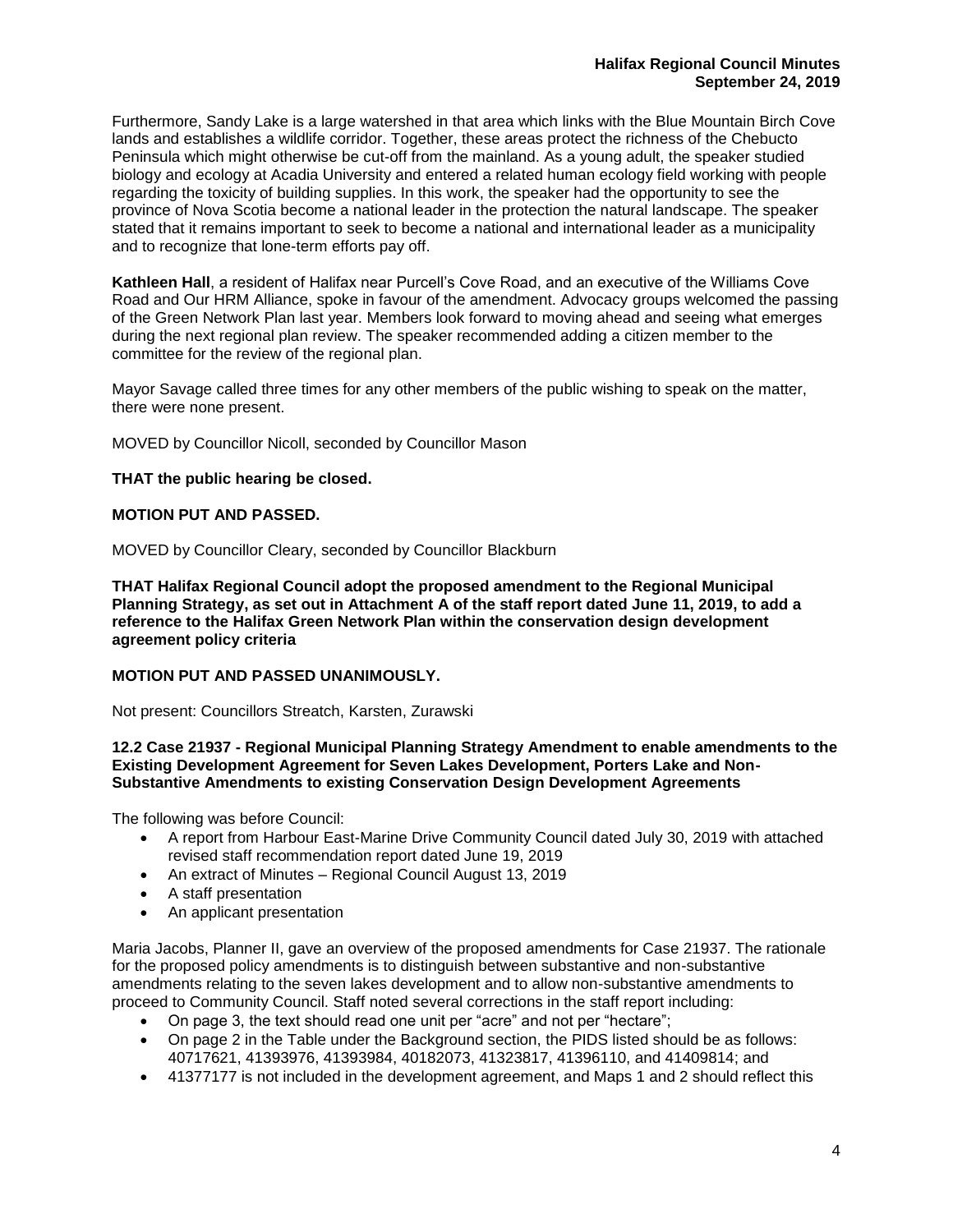Mayor Savage invited the applicant to come forward and address Council.

**Christina Lovitt**, Manager of Planning with WSP, provided an overview of the development and proposed amendments. The applicant clarified that "subterranean secrets" relates to the applicant's onsite sewage treatment system.

Mayor Savage reviewed the rules of procedure for public hearings and opened the public hearing for anyone wishing to speak on the matter.

**Kevin Murphy**, MLA for Eastern Shore, and a resident in area, spoke in support of the development and proposed amendments.

Mayor Savage called three times for any other members of the public wishing to speak on the matter, there were none present.

Mayor Savage invited the applicant to respond to questions raised by the public.

MOVED by Councillor Mason, seconded by Councillor Walker

# **THAT the public hearing be closed.**

## **MOTION PUT AND PASSED.**

MOVED by Councillor Hendsbee, seconded by Councillor Nicoll

**THAT Halifax Regional Council adopt the proposed amendments to the Regional Municipal Planning Strategy as set out in Attachment A of the revised staff report dated June 19, 2019 to: a. Amend the site-specific policy G-19 to include lands of the existing Seven Lakes Development Agreement in Porters Lake and allow substantive and non-substantive amendments to the lands to be considered under the policies in effect at the time the development agreement was approved; and**

**b. Establish policy which enables non-substantive amendments to all existing Conservation Design Developments under the 2006 Regional Plan policies to be considered under the policies in effect at the time the development agreement was approved.**

**MOTION PUT AND PASSED.** (12 in favour, 1 against)

In favour: Mayor Savage, Deputy Mayor Mancini, Councillors Hendsbee, Nicoll, Austin, Mason, Smith, Walker, Adams, Whitman, Blackburn, Outhit

Against: Councillor Cleary

Not present: Councillors Streatch, Karsten, Zurawski

## **13. CORRESPONDENCE, PETITIONS & DELEGATIONS**

## **13.1 Correspondence**

The Clerk noted that correspondence was received for items 12.1. This correspondence was circulated to Council*.*

## **13.1.1 Fly-Past Request – HMCS Kootenay Remembrance Ceremony**

The following was before Council:

• A Letter of Request dated September 16, 2019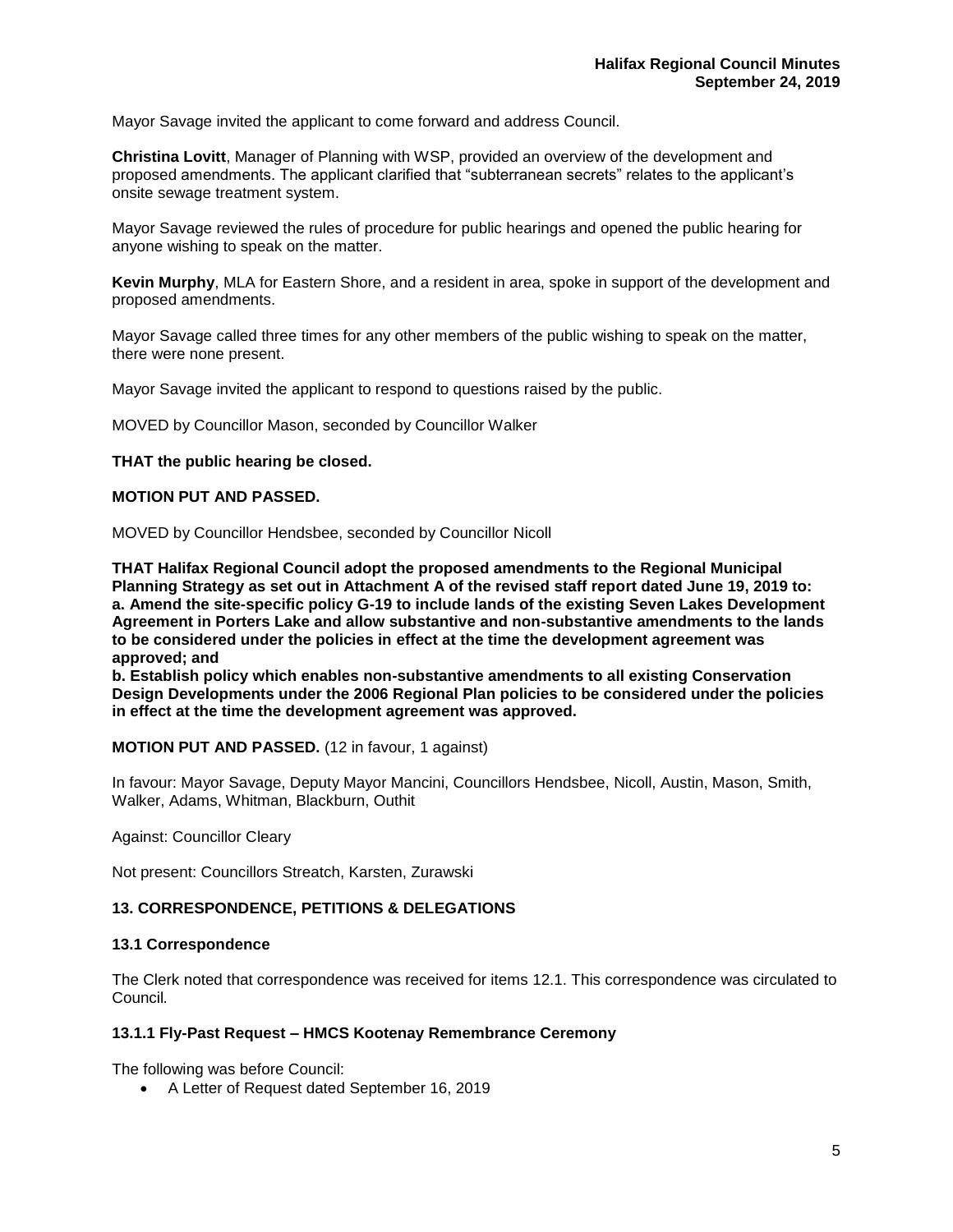MOVED by Councillor Mason, seconded by Councillor Nicoll

**THAT Halifax Regional Council grant permission for the Canadian Armed Forces (CAF) to fly RCAF assets, a CP-140 Aurora and CH-148 Cyclone, in formation over Point Pleasant Park as per the diagram attached to the correspondence dated September 16, 2019, routed from sea and turning inland to fly directly over the HMCS Bonaventure Memorial, at an altitude of 500 feet above the highest obstacles on October 23, 2019 at 10:28 AM.** 

#### **MOTION PUT AND PASSED UNANIMOUSLY.**

Not present: Councillor Streatch, Karsten, Walker

## **13.2 Petitions – NONE**

#### **13.3 Presentation – NONE**

#### **14. INFORMATION ITEMS BROUGHT FORWARD – NONE**

#### **15. REPORTS**

## **15.1 CHIEF ADMINISTRATIVE OFFICER**

## **15.1.1 Increase to Contract, Request for Proposal (RFP)-18-306 Consulting Services - BR041 – Lucasville Bridge Rehabilitation Design**

The following was before Council:

• A staff recommendation report dated August 21, 2019

MOVED by Councillor Blackburn, seconded by Councillor Outhit

**That Halifax Reginal Council approve an increase to contract with Harbourside Engineering Consultants (Purchase Order No. 2070790796) for additional work from the original scope in the amount of \$38,794 (net HST included) with funding from Project Account CR180003 – Bridges as outlined in the Financial Implications section of the staff report dated August 21, 2019.**

## **MOTION PUT AND PASSED UNANIMOUSLY.**

Not present: Councillor Streatch, Karsten

## **15.1.2 Award – Request for Standing Offer (RFSO) #19-102 for the Purchase of Four (4) New Custom Rescue Pumpers**

The following was before Council:

• A staff recommendation report dated August 28, 2019

MOVED by Councillor Nicoll, seconded by Councillor Whitman

**THAT Halifax Regional Council award RFSO #19-102 for the purchase of four (4) new custom rescue pumpers to Camions Carl Thibault, for \$2,910,769 (net HST included) with funding from Project Account No. CE180002 – Fire Apparatus Replacement, as outlined in the Financial Implications section of the staff report dated August 28, 2019.**

In response to questions, Deputy Chief Andrews, Halifax Fire and Emergency Services, clarified that staff purchases assets that can be used in all areas of the municipality; urban, rural and suburban. As such, the Custom Rescue Pumpers will serve all areas of the municipality over an approximate 20-year lifespan.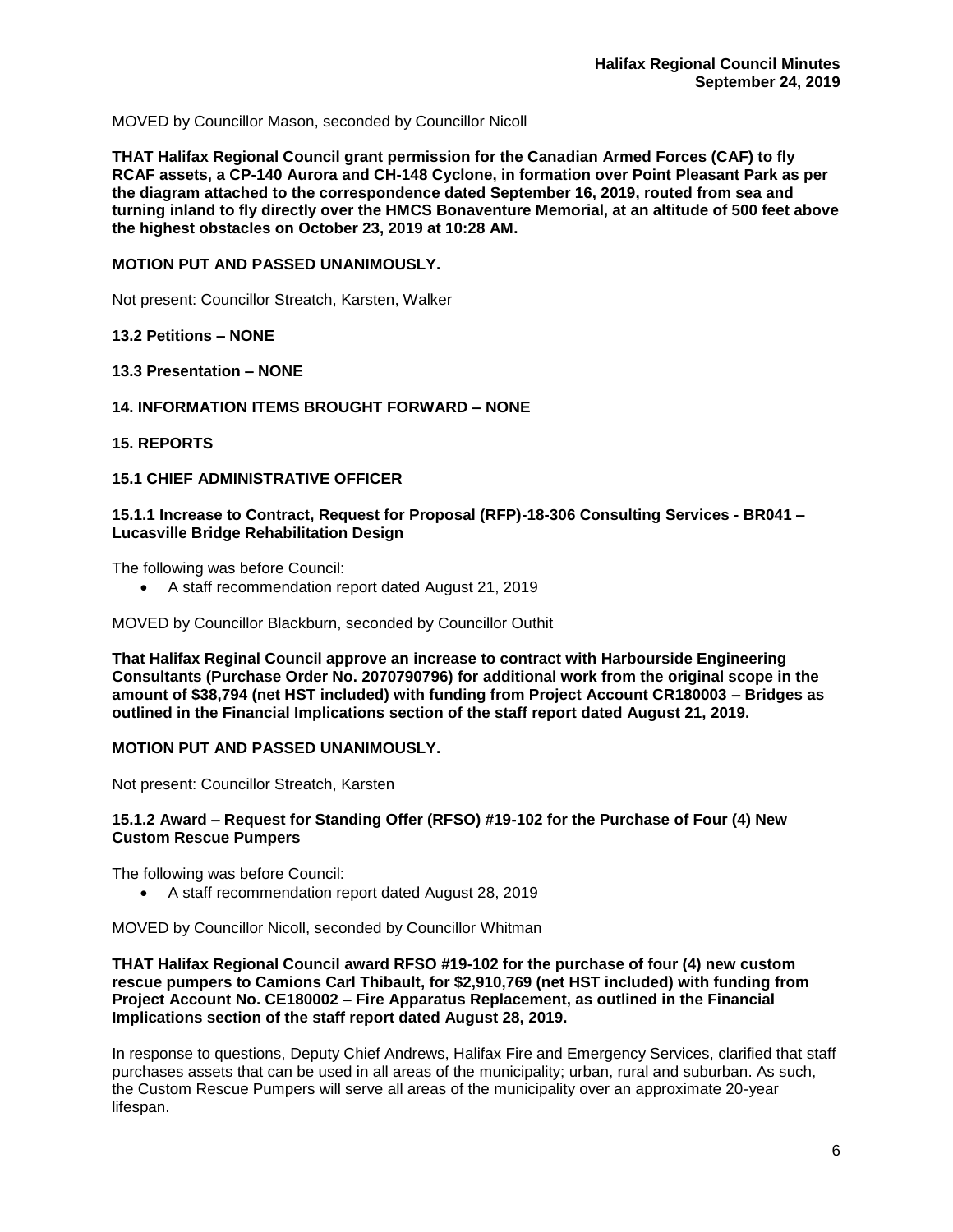## **MOTION PUT AND PASSED UNANIMOUSLY.**

Not present: Councillors Streatch, Karsten

# **15.1.3 Case 22367 - Municipal Planning Strategy amendment for 272 Auburn Drive, Westphal**

The following was before Council:

• A staff recommendation report dated July 17, 2019

MOVED by Councillor Nicoll, seconded by Councillor Hendsbee

**THAT Halifax Regional Council direct the Chief Administrative Officer to:**

**1. Initiate a process to consider amendments to the Municipal Planning Strategy for Cole Harbour/Westphal to modify policy UR-18 to remove commercial uses and enable residential uses at 272 Auburn Drive, Westphal and allow the consideration of rezoning the subject site to the R-4 Multi-unit Dwelling Zone; and**

**2. Follow the public participation program for municipal planning strategy amendments as outlined within the Community Engagement section of the staff report dated July 17, 2019.**

## **MOTION PUT AND PASSED UNANIMOUSLY.**

Not present: Councillor Streatch, Karsten, Zurawski

**15.1.4 First Reading Proposed By-law C-301, an Amendment to By-law C-300, Respecting Civic Addressing and Proposed Amendments to Administrative Order 15, Respecting License, Permit and Processing Fees**

The following was before Council:

• A staff recommendation report dated August 27, 2019

MOVED by Councillor Adams, seconded by Councillor Whitman

**THAT Halifax Regional Council give First Reading to proposed By-law C-301, amending By-law C-300, Respecting Civic Addressing, as set out in Attachment B of the staff report dated August 27, 2019 to amend the definition of a private road and to remove the requirement that private road owners maintain their private road signage.**

Gayle McLean, Civic Addressing Coordinator advised that the private lane developer will be responsible for the full cost of road signage for private lanes.

# **MOTION PUT AND PASSED UNANIMOUSLY.**

Not present: Councillors Streatch, Karsten

# **15.2 BOARD OF POLICE COMMISSIONERS**

## **15.2.1 Requested Amendment to By-law P-100, Respecting the Board of Police Commissioners**

The following was before Council:

• A recommendation report from the Board of Police Commissioners dated September 9, 2019

This matter was approved as part of the consent agenda.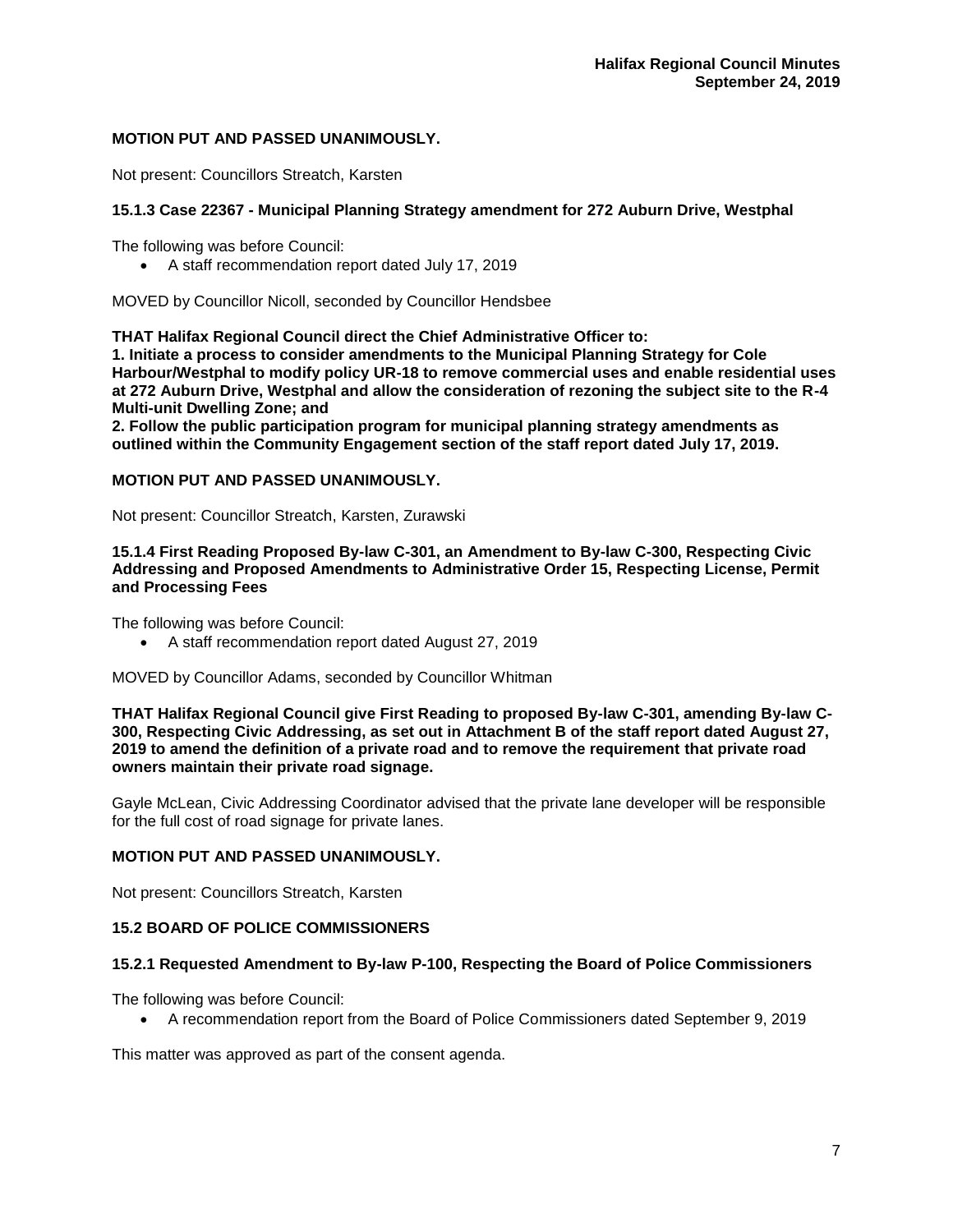MOVED by Councillor Cleary, seconded by Councillor Nicoll

**THAT Halifax Regional Council request a staff report examining a requested amendment to Halifax Regional Municipality By-Law Number P-100, Respecting the Board of Police Commissioners, with the requested amendment being to change section 8 (2)(f) to read "ensure compliance with Nova Scotia Police Act code of conduct; and the Halifax Regional Police Code of Ethics."**

# **MOTION PUT AND PASSED UNANIMOUSLY.**

Not present: Councillor Streatch, Karsten, Walker

# **16. MOTIONS – NONE**

# **17. IN CAMERA (IN PRIVATE)**

# **17.1 INTERGOVERNMENTAL RELATIONS –** *Private and Confidential Report* **– Verbal Update**

This matter was discussed In Camera (In Private). Halifax Regional Council took no further action.

# **17.2 PERSONNEL MATTER – Private and Confidential Report**

The following was before Council:

• A private and confidential report dated September 18, 2019.

The following motion was passed in public session*:*

MOVED by Deputy Mayor Mancini, seconded by Councillor Nicoll

**THAT Halifax Regional Council: 1. Approve the recommendation as outlined in the private and confidential report dated September 18, 2019 2. Not release the private and confidential report dated September 18, 2019 to the public.** 

## **MOTION PUT AND PASSED UNANIMOUSLY.**

Not present: Councillors Streatch, Karsten

## **17.3 Intergovernmental Relations – Private and Confidential Report**

This matter was discussed In Camera (In Private). The following motion was ratified in public session:

MOVED by Councillor Nicoll, seconded by Councillor Cleary

## **THAT Halifax Regional Council confirm the direction to staff as discussed In Camera on September 24, 2019.**

## **MOTION PUT AND PASSED** (12 in favour; 1 against)

In favour: Mayor Savage, Deputy Mayor Mancini, Councillors Hendsbee, Nicoll, Austin, Mason, Smith, Cleary, Walker, Adams, Blackburn, Outhit

Against: Councillor Whitman

Not present: Councillor Streatch, Karsten, Zurawski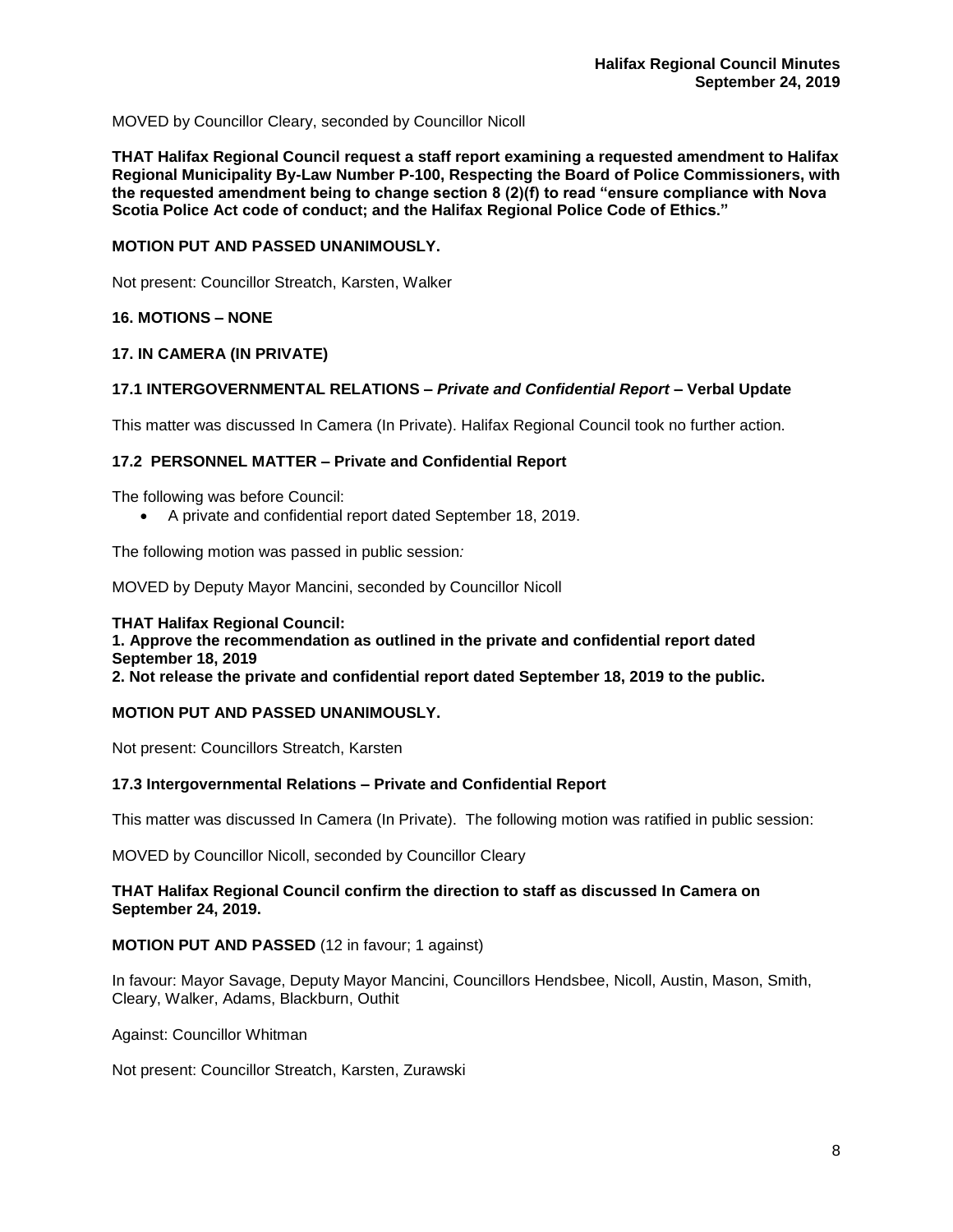# **18. ADDED ITEMS**

#### **18.1 Councillor Hendsbee – Wood debris pick-up service**

The following was before Council:

• A Council request for consideration form from Councillor Hendsbee

MOVED by Councillor Hendsbee, seconded by Councillor Adams

## **THAT Halifax Regional Council direct the Chief Administrative Officer to initiate a roadside pickup service of tree debris across the municipality, caused by Hurricane Dorian.**

John Traves, Municipal Solicitor advised that Halifax Regional Council must waive section 17 of Administrative Order One respecting the requirement for a staff report and recommendation from the Chief Administrative Office to proceed with the motion as written, which requires a 2/3 vote in the affirmative.

Jacques Dubé, Chief Administrative Officer clarified that Construction and Demolition sites across the municipality have been open extended hours to accommodate the private cleanup of debris caused by Hurricane Dorian. Dubé advised that a municipal wide roadside pickup program would come at a great financial cost and risk to the municipality.

MOVED by Councillor Hendsbee, seconded by Councillor Whitman

#### **THAT Halifax Regional Council waive section 17 of Administrative Order One respecting the requirement for a staff report and recommendation from the Chief Administrative Officer.**

In response to a follow up question, Dubé noted that a staff report on the matter would take four to six weeks to complete.

John Traves, Municipal Solicitor clarified that other factors beyond cost would need to be addressed such as the municipality's ability to respond to increased demand for roadside pickup and the availability of sites to process the material.

Brad Anguish, Director of Transportation and Public Works provided an update respecting the ongoing clean-up efforts currently being undertaken by staff. Anguish noted that staff have not engaged a long scale investigation of a pickup program as hurricane season has not yet ended. Anguish concluded by noting that the mobilization of additional assets from outside the province would be required to make a municipal wide pickup program viable.

## **MOTION PUT AND DEFEATED.** (7 in favour, 7 against)

In favour: Councillors Hendsbee, Walker, Adams, Zurawski, Whitman, Blackburn, Outhit

Against: Mayor Savage, Deputy Mayor Mancini, Councillors Nicoll, Austin, Mason, Smith, Cleary

Not present: Councillors Streatch, Karsten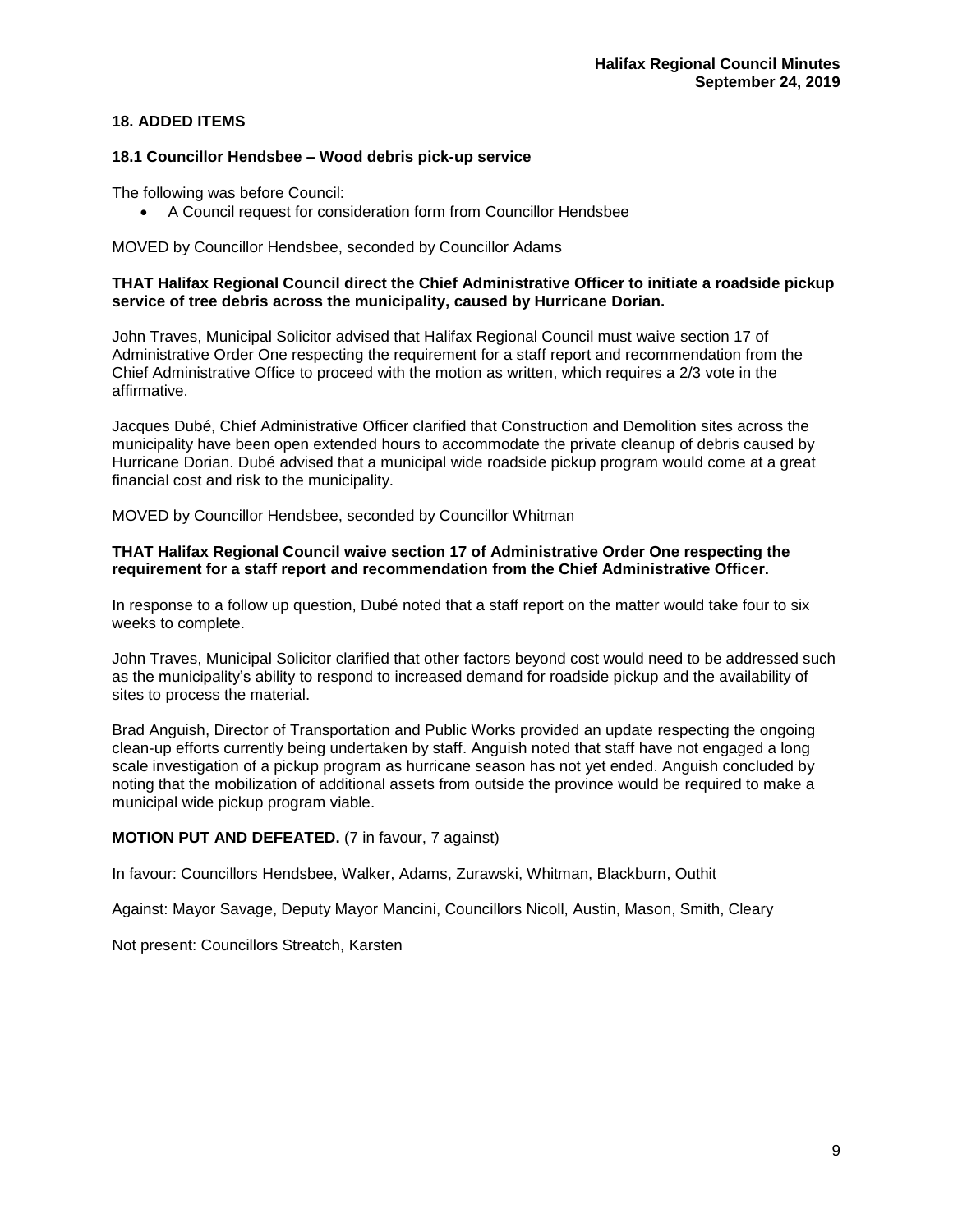The following alternative motion was proposed:

MOVED by Councillor Hendsbee, seconded by Councillor Whitman

## **THAT Halifax Regional Council request a staff report to initiate a roadside pickup service of tree debris across the municipality, caused by Hurricane Dorian.**

**MOTION PUT AND PASSED** (13 in favour, 1 against)

In favour: Mayor Savage, Deputy Mayor Mancini, Councillors Hendsbee, Nicoll, Mason, Smith, Cleary, Walker, Adams, Zurawski, Whitman, Blackburn, Outhit

Against: Councillor Austin

Not present: Councillors Streatch, Karsten

#### **18.2 Councillor Mason - Revision of taxi appeals process**

The following was before Council:

• A Council request for consideration form from Councillor Mason

MOVED by Councillor Mason, seconded by Councillor Outhit

**THAT Halifax Regional Council request a staff report to recommend appropriate structure, composition and operation of an arm's length external Committee to adjudicate appeals of the appealable decisions of the Licensing Authority under the Regulations of Taxis and Licenses (Bylaw T-1000).**

**MOTION PUT AND PASSED.** (13 in favour, 1 against)

In favour: Mayor Savage, Deputy Mayor Mancini, Councillors, Nicoll, Austin, Mason, Smith, Cleary, Walker, Adams, Zurawski, Whitman, Blackburn and Outhit

Against: Councillor Hendsbee

Not present: Councillor Streatch, Karsten

#### **18.3 Councillor Appointment – Board of Police Commissioners**

The following was before Council:

• A staff recommendation report dated September 23, 2019

Councillors Cleary and Hendsbee withdrew their names for consideration for appointment to the Board of Police Commissioners as outlined in the September 23, 2019 staff report.

Mayor Savage called three times for nominations for appointment to the Board of Police Commissioners. There were no further nominations.

MOVED by Deputy Mayor Mancini, seconded by Councillor Nicoll

#### **THAT Halifax Regional Council:**

**1. Suspend the rules of procedures requiring the Executive Standing Committee to review the nominations and make Recommendation to Regional Council; and**

**2. Appoint Councillor Blackburn to the Board of Police Commissioners for a term to November 2020.**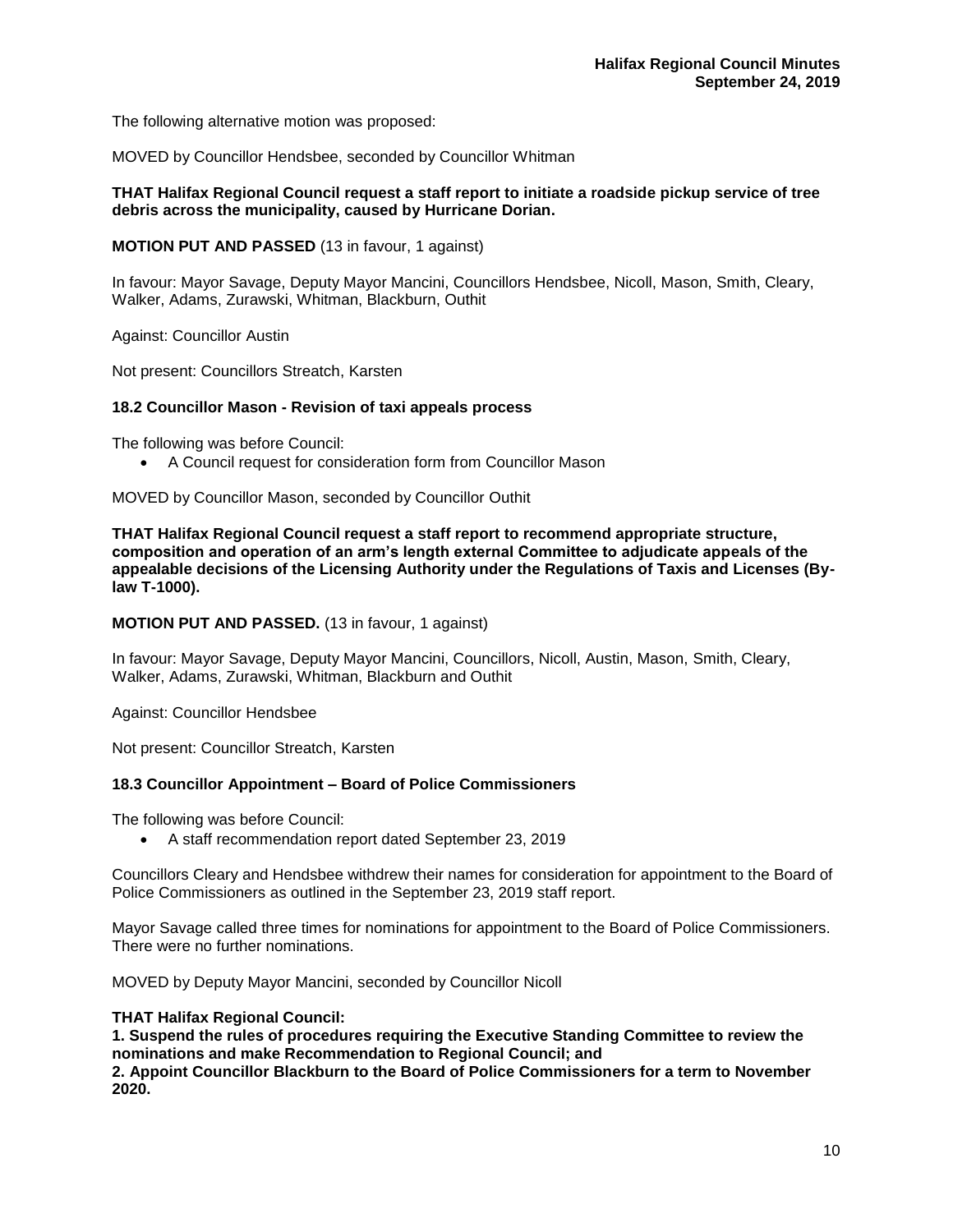## **MOTION PUT AND PASSED UNANIMOUSLY.**

Not present: Councillors Streatch, Karsten, Walker

## **18.4 WE Day Atlantic Canada 2019**

The following was before Council:

• A staff recommendation report dated September 24, 2019

MOVED by Deputy Mayor Mancini, seconded by Councillor Whitman

#### **THAT Halifax Regional Council:**

**1. Suspend the rules of procedure requiring the Audit and Finance Standing Committee to approve a withdrawal from General Contingency Reserve (Q421) and a contribution in support of WE Day Atlantic Canada and to make recommendations on these to Regional Council, and 2. Approve a \$65,000 withdrawal from General Contingency Reserve (Q421) and approve a contribution of \$65,000 in support of WE Day Atlantic Canada.**

Elizabeth Taylor, Manager of Special Events provided background information regarding the request for funding from WE Charity including past levels of funding provided by HRM to hold the event in Halifax. In response to questions from Council, Taylor advised that many businesses located in the Scotia Bank Centre and Scotia Square will see a direct impact from the event.

Responding to questions from Council, Taylor advised that there was no application received from the organizers of WE Day Atlantic Canada under HRM's Special Events program. Taylor advised that this may have been an oversight by the event organizers.

In response to a follow up question, Taylor advised that if approved, the proposed event grant would offset the cost of renting the Scotia Bank Centre.

**MOTION PUT AND PASSED** (11 in favour; 2 against).

In favour: Mayor Savage, Deputy Mayor Mancini, Councillors Hendsbee, Nicoll, Austin, Mason, Smith, Cleary, Walker, Blackburn and Outhit

Against: Councillors Adams, Whitman

Not present: Councillors Streatch, Karsten and Zurawski,

## **19. NOTICES OF MOTION**

#### **19.1 Councillor Mason**

"TAKE NOTICE that, at the next meeting of Halifax Regional Council to be held on October 8, 2019 I propose to introduce Administrative Order 2017-009-ADM, Respecting District Funds, the purpose of which is to repeal and replace the current District Capital Fund and the District Activity Fund Policies".

#### **19.2 Councillor Mason**

"TAKE NOTICE that, at the next meeting of Halifax Regional Council to be held on October 8, 2019, I propose to move the following: That Halifax Regional Council requests that the Chief Administrative Officer provide a staff report exploring options for expanding the potential for integrated development on registered heritage properties within the South End Plan Area of the Halifax Secondary Municipal Planning Strategy, with the goal of providing land use policy and standards that supports heritage conservation."